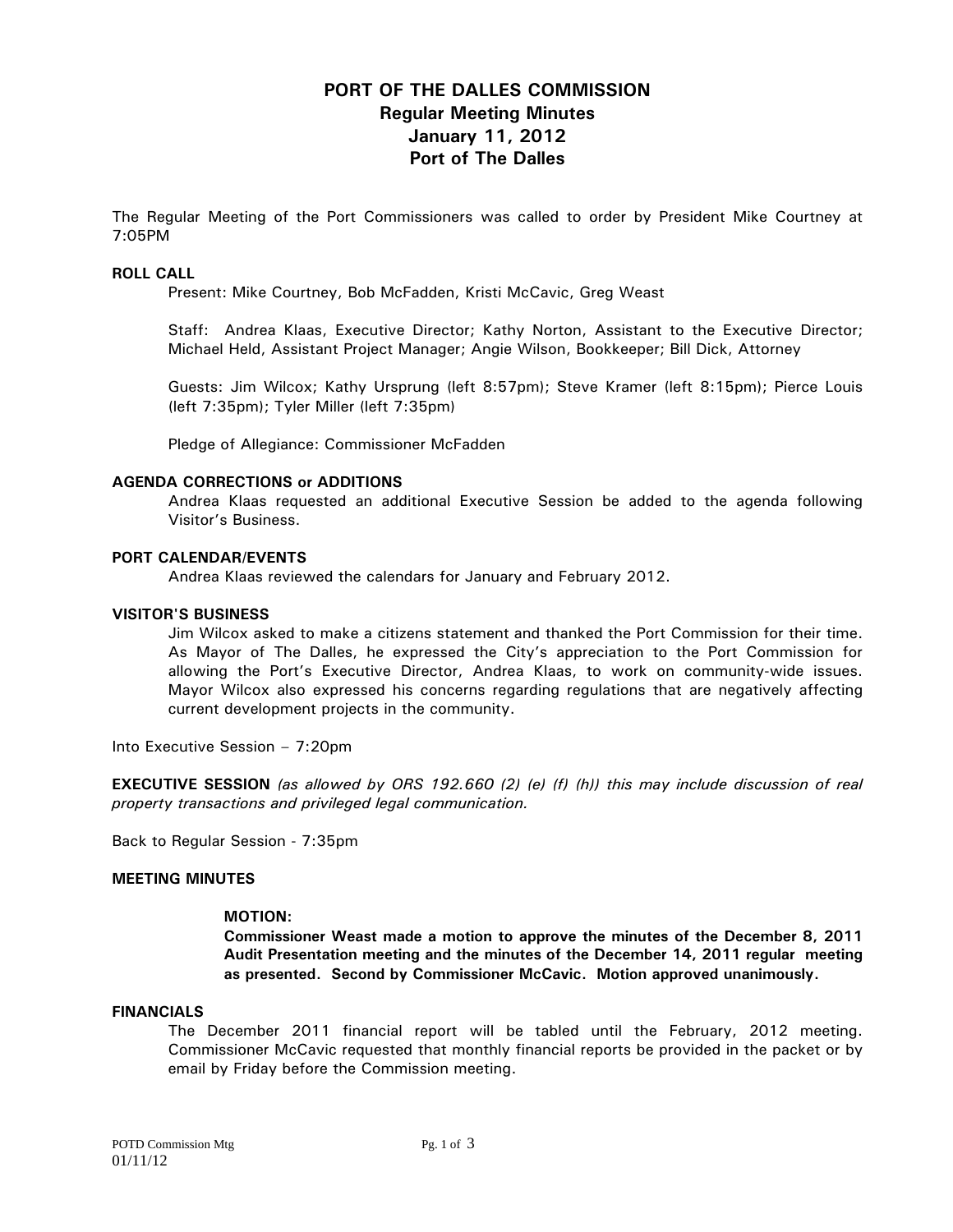## **STAFF REPORT**

- 1. *Monthly Highlights* Andrea Klaas reported on the Business Leadership Summit she, Commissioner Courtney and Michael Held attended. Positive note is that Oregon is recognizing manufacturing as an important component of the economy and streamlining the permitting process; Commissioner Courtney, as the Ports' representative to the Regional Solutions Team met with the Ports of The Dalles, Cascade Locks and Hood River to identify common problems they are having in hopes that the Regional Solutions Team will be able to address them; Commissioner Courtney and Andrea were invited to attend the Oregon Rail Users Meeting. It is an interesting group of rail operators and users.
- 2. *2012 SDAO Annual Conference* Andrea Klaas stated that Conference information was provided in the packet and that hotel rooms had been reserved.
- 3. *Enterprise Zone Boundary Adjustment/Resolution #12-001* Andrea Klaas presented Resolution #12-001 supporting the City of the Dalles' expansion of The Dalles/Wasco County Enterprise Zone III boundary within the corporate boundaries of this Port District.

## **MOTION:**

## **Commissioner McCavic made a motion to approve Resolution #12-001. Second by Commissioner McFadden. Motion approved unanimously.**

- 4. *R.A.R.E. Update:* Michael Held reported on his activities North Chenoweth property will be discussed in executive session; Wetlands: Michael will be meeting with Wasco County next week; DSL: Michael will prepare the RFP next week also.
- 5. *Marina Update:* Kathy Norton updated the Commission on activities at the Marina. SDAO Safety & Security Grant in the amount of \$3,000 was confirmed. The funds will be used to place safety equipment along the docks; SDAO Services – SDAO legal staff reviewed the Marina leases and found nothing that needed to be changed; No issues with the water/sewer systems.
- 6. *Reports of Committees*:
	- a. *Urban Renewal-* Commissioner Weast questioned why the Port of The Dalles is represented on this committee.
	- b. *Chamber of Commerce*  Commissioner McFadden absent. Nothing to report.
	- c. *Wasco EDC*  Andrea Klaas: The EDC will be doing a tour of the Port next week; working on needs and issues.
	- d. *MCEDD* Commissioner Courtney:
	- e. *Community Outreach Team* Andrea Klaas: The spring Washington DC trip is scheduled for 2<sup>nd</sup> week in March.

Break – 8:10PM

INTO EXECUTIVE SESSION 8:18PM

**EXECUTIVE SESSION** *(as allowed by ORS 192.660 (2) (e) (f) (h)) this may include discussion of real property transactions and privileged legal communication.* 

Back to Regular Session 9:05 PM

## **COMMISSION CALL**

- 1. President:
- 2. Commissioners:

Commissioner Weast provided a hand out from Commissioner Griffith encouraging the Commission to think outside the box for development ideas.

Commissioner McCavic felt it is important to investigate what is going on with Coastal project.

Commissioner McFadden asked if there were other locations for Coastal.